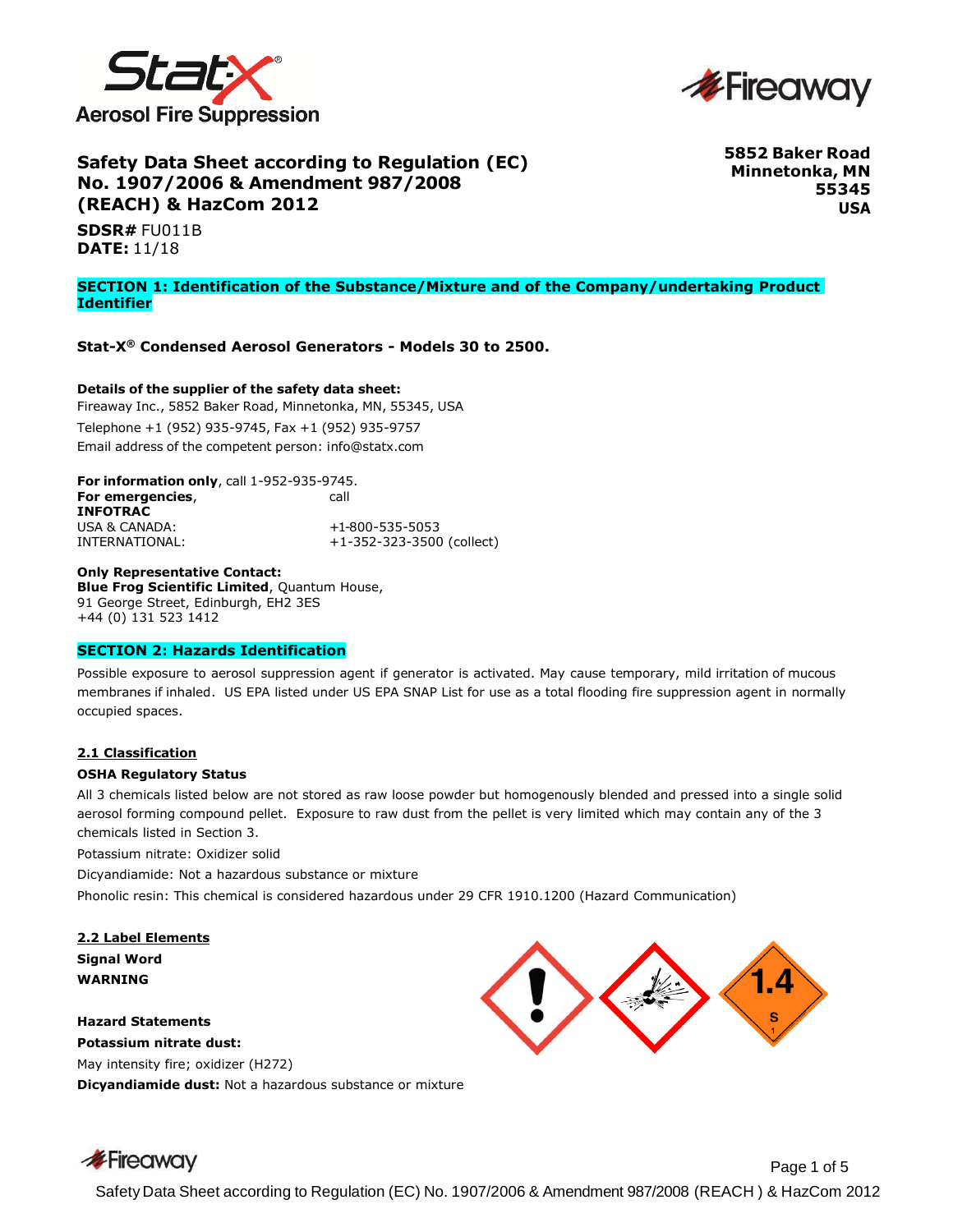## **Phenolic Resin dust:**

Causes skin irritation (H315) Causes eye irritation (H319) May cause respiratory irritation (H335)

#### **Precautionary Statements**

Potassium nitrate: Keep/store away from clothing/combustible materials

#### **Prevention**

Wash face, hands and any exposed skin thoroughly after handling. Wear protective gloves/protective clothing/eye protection/face protection. Avoid breathing particles/dust/gas. Handle in accordance with good industrial hygiene and safety practice. Keep away from heat.

#### **Response**

IF IN EYES: Rinse cautiously with water for several minutes. Remove contact lenses, if present and easy to do. Continue rising. If eye irritation persists: Get medical advice/attention.

IF ON SKIN: Wash with plenty of soap and water. If skin irritation or rash occurs: Get medical advice/attention.

IF ON CLOTHING: Dispose of contaminated clothing and gloves after use in accordance with applicable laws and good industrial hygiene practices. Contaminated clothing should not be allowed out of the workplace unless well rinsed with water.

#### **Disposal**

Dispose of contents/container to an approved waste disposal plant.

#### **2.3 Hazards Not Otherwise Classified (HNOC)**

Not applicable.

## **SECTION 3: Composition/Information on Ingredients**

Hazardous components: Does not contain dangerous materials as defined by ordinance on hazardous materials.

| Components-<br><b>Chemical (Hazardous</b><br>Components $\geq 1\%$ ) | CAS#      | Weight<br>% | <b>COMMENTS:</b>                                                                                                                                                                                                                                                                                                                                          |
|----------------------------------------------------------------------|-----------|-------------|-----------------------------------------------------------------------------------------------------------------------------------------------------------------------------------------------------------------------------------------------------------------------------------------------------------------------------------------------------------|
| Potassium Nitrate<br>ECHA Registration no.<br>01-2119488224-35-0066  | 7757-79-1 | 75.0        | Components are blended and pressed into a highly stable, molded<br>form. Molded composition is contained within a sealed double-<br>walled stainless steel housing - no environmental exposure. Upon<br>generator unit activation these chemical elements are not<br>discharged from the unit but are fully consumed by an internal<br>chemical reaction. |
| <b>DCDA</b>                                                          | 461-58-5  | 16.5        |                                                                                                                                                                                                                                                                                                                                                           |
| Organic Resin                                                        | 9003-35-4 | 8.5         |                                                                                                                                                                                                                                                                                                                                                           |
| Appearance & Odor:                                                   |           |             | Beige to white in color. No odor.                                                                                                                                                                                                                                                                                                                         |
| Auto-Ignition Temperature:                                           |           |             | $300^{\circ}$ C                                                                                                                                                                                                                                                                                                                                           |
| Solubility in Water:                                                 |           |             | Slightly Soluble                                                                                                                                                                                                                                                                                                                                          |

# **SECTION 4: First aid measures**

| <b>Contact Method:</b>                                                               | <b>Procedure:</b>               |  |
|--------------------------------------------------------------------------------------|---------------------------------|--|
| Inhalation                                                                           | Remove to fresh air             |  |
| Eye Contact                                                                          | Flush with water                |  |
| <b>Skin Contact</b>                                                                  | Wash with soap and water.       |  |
| Ingestion                                                                            | Not a likely route of exposure. |  |
| Seek medical attention for further treatment, observation, and support if necessary. |                                 |  |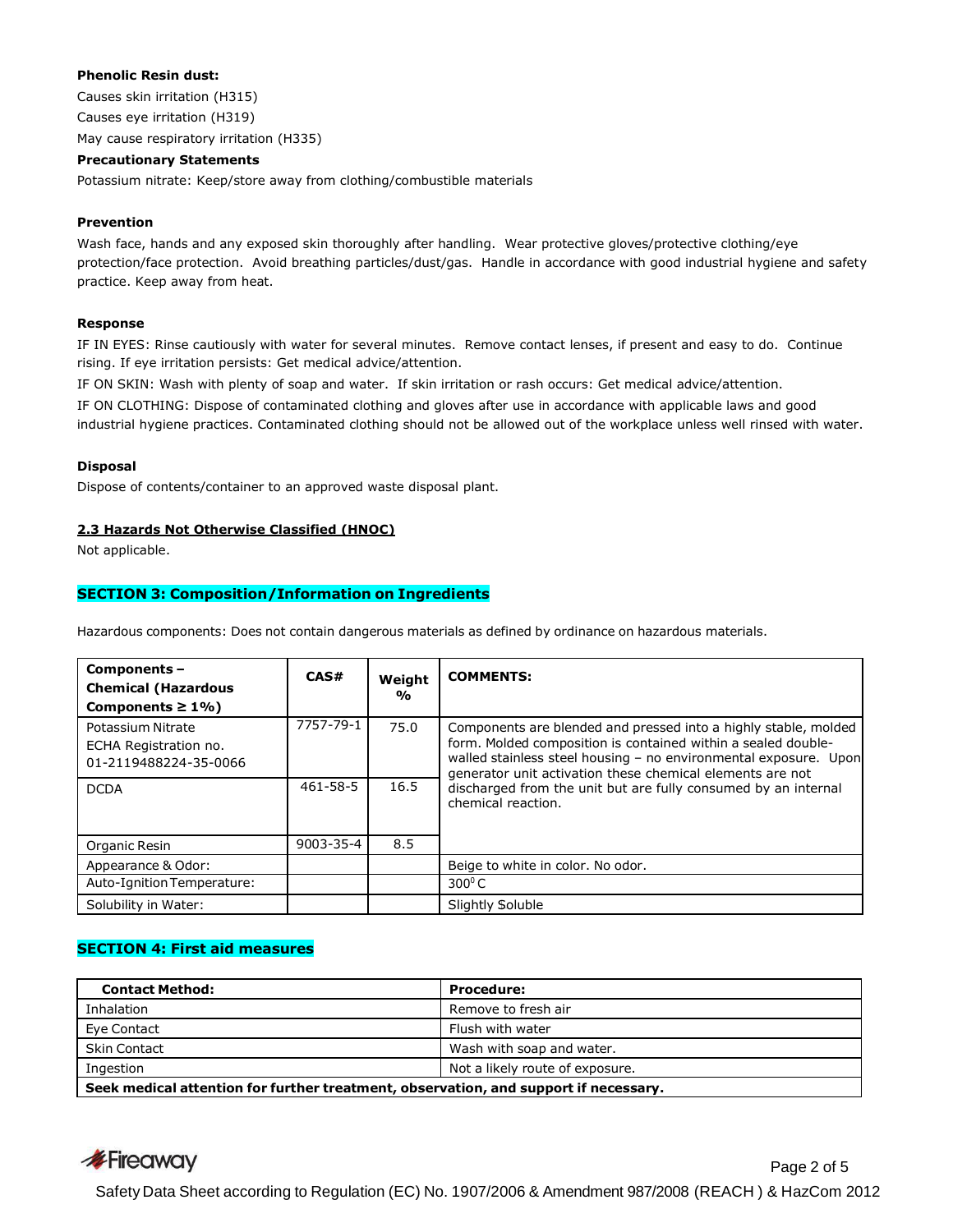### **SECTION 5: Firefighting Measures**

In the event of a fire, evacuate the area and inform emergency services. Ignition of Stat-X produces a fire-suppression aerosol. Water may be used as an additional suppression agent.

### **SECTION 6: Accidental Release Measures**

If these devices are spilled they can be safely recovered by hand and should be inspected for damage prior to repacking. Suspect or damaged articles should be labeled and consigned for correct destruction.

## **SECTION 7: Handling and Storage**

Store in temperate conditions. Avoid shock, electric currents, static discharge, excessive heat and extended periods of storage at temperatures greater than 65°C.

## **SECTION 8: Exposure Controls/Personal Protection**

| <b>Respiratory Protection</b> | Ventilate area completely after discharge. Do not enter area prior to complete venting<br>of enclosure. Use filter mask as necessary during clean-up. |
|-------------------------------|-------------------------------------------------------------------------------------------------------------------------------------------------------|
| <b>Hand Protection</b>        | Wear gloves if handling generators prior to cooling.                                                                                                  |
| Eve Protection                | Safety glasses are advisable.                                                                                                                         |
| <b>Skin Protection</b>        | N/A                                                                                                                                                   |

### **SECTION 9: Physical and Chemical Properties**

| Appe<br>auc | mm<br>Tenatr<br>un<br>vlinder<br>TΩ.<br>$\sim$<br>$\sim$ $\sim$ $\sim$ $\sim$ $\sim$<br>____ |
|-------------|----------------------------------------------------------------------------------------------|
|             |                                                                                              |

## **SECTION 10: Stability and Reactivity**

These devices are extremely stable below 125°C. They are packaged to protect the articles from electrical power and shock. As with any stored products, stored packaging should be protected from fire and high temperatures.

#### **SECTION 11: Toxicological Information**

Toxic by-products of combustion are extremely low. Main by-products are listed below with 15-minute TWA values for a maximum 100g/m $3$  concentration in a hermetically sealed volume.

| Gas             | 15 minute Time Weighted Average in parts per million |
|-----------------|------------------------------------------------------|
| NO <sub>2</sub> | 1.08                                                 |
| <b>NO</b>       | 0.97                                                 |
| CO              | 84.20                                                |

## **SECTION 12: Ecological Information**

These devices are sealed and present no ecological hazards. The aerosol produced upon ignition has very low global warming potential and an ozone depletion potential  $= 0$ .

## **SECTION 13: Disposal Considerations**

Comply with all local, state, and federal/international regulations.

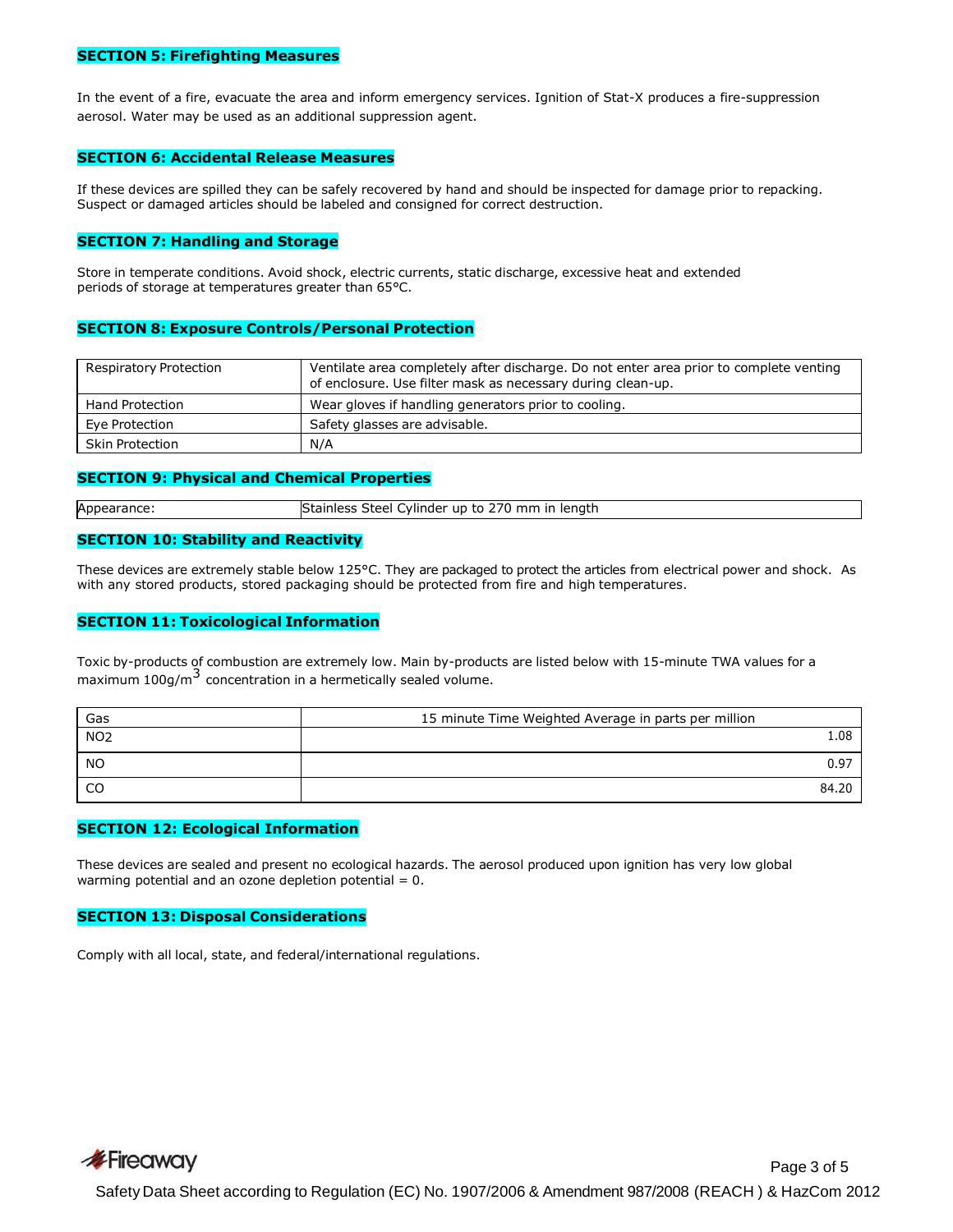# **SECTION 14: Transport Information**

| UN Number: 0432                                                              | Authorized Modes of Transport:<br>Motor Vehicle, Rail, Cargo Vessel, Cargo and Passenger Air                                        |
|------------------------------------------------------------------------------|-------------------------------------------------------------------------------------------------------------------------------------|
| UN Classification: Class 1.4S Articles<br>Pyrotechnic for Technical Purposes | <b>Shipping Limitations:</b><br>Cargo Aircraft: Max single packaging - 100 kg.<br>Passenger Aircraft: Max single packaging - 25 kg. |

# **SECTION 15: Regulatory Information**

# **Safety, health and environmental regulations/legislation specific for the substance or mixture EU regulations**

# **Phenolic Resin:**

Regulation (EC) No. 1005/2009 on substances that deplete the ozone layer, Annex I, as amended: Not listed. Regulation (EC) No. 1005/2009 on substances that deplete the ozone layer, Annex II, as amended: Not listed. Regulation (EC) No. 850/2004 On persistent organic pollutants, Annex I as amended: Not listed. Regulation (EC) No. 689/2008 concerning the export and import of dangerous chemicals, Annex I, part 1 as amended: Not listed. Regulation (EC) No. 689/2008 concerning the export and import of dangerous chemicals, Annex I, part 2 as amended: Not listed. Regulation (EC) No. 689/2008 concerning the export and import of dangerous chemicals, Annex I, part 3 as Amended: Not listed. Regulation (EC) No. 689/2008 concerning the export and import of dangerous chemicals, Annex V as amended Not listed. Regulation (EC) No. 166/2006 Annex II Pollutant Release and Transfer Registry, as amended Not listed. Regulation (EC) No. 1907/2006, REACH Article 59(1) Candidate List as currently published by ECHA Not listed.

# **Authorizations**

Regulation (EC) No. 143/2011 Annex XIV Substances Subject to Authorization: Not listed. Regulation (EC) No. 1907/2006, REACH Annex XIV Substances subject to authorization, as amended: FORMALDEHYDE (CAS 50-00-0):